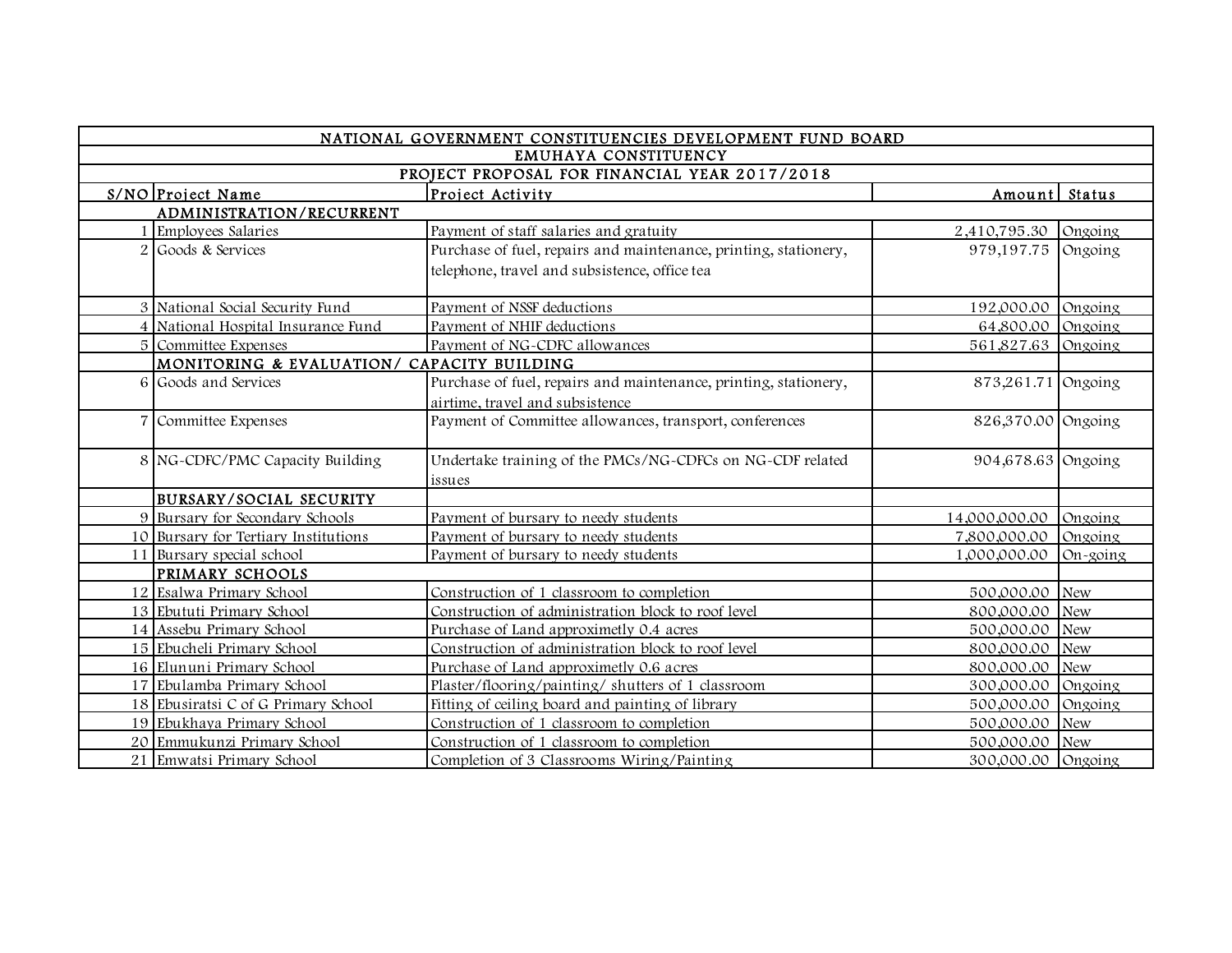| 22 Ebukobelo Primary School          | Purchase of Land approximetly 0.9 acres                          | 288,400.00           | Ongoing    |
|--------------------------------------|------------------------------------------------------------------|----------------------|------------|
| 23 Ebukobelo Primary School          | Fencing of the compound                                          | 200,000.00           | <b>New</b> |
| 24 Ebukobelo Primary School          | Construction of 1 classroom to completion                        | 500,000.00 New       |            |
| 25 Ebukobelo Primary School          | Construction of 3 door pit Latrine                               | 200,000.00           | <b>New</b> |
| 26 Ebukoolo Primary School           | Construction of 1 classroom to completion                        | 500,000.00           | New        |
| 27 Ebukanga Primary School           | Construction of 1 classroom to completion                        | 500,000.00           | <b>New</b> |
| 28 Ebbitsi Primary School            | Construction of 1 classroom to completion                        | 500,000.00           | <b>New</b> |
| 29 Esikhuyu Primary School           | Construction of 1 classroom to completion                        | 500,000.00 New       |            |
| 30 Ikumu Primary School              | Construction of 1 classroom to completion                        | 500,000.00 New       |            |
| 31 Emanyinya Primary School          | Construction of administration block to roof level               | 800,000.00 New       |            |
| 32 Essunza Primary School            | Construction of administration block to wall plate               | 500,000.00 New       |            |
| 33 Ilungu Primary School             | Construction of 4 door pit Latrine                               | 250,000.00 New       |            |
| 34 Itumbu Primary School             | Construction of 4 door Pit Latrine                               | 250,000.00           | <b>New</b> |
| SECONDARY SCHOOLS PROJECTS           |                                                                  |                      |            |
| 35 Mungoye Secondary School          | Construction of 4 Classrooms/Administration block (storey)       | 2,000,000.00         | Ongoing    |
|                                      | casting of 1st floor & general finishes at ground floor          |                      |            |
|                                      |                                                                  |                      |            |
| 36 Ebukoolo Secondary School         | Completion of general science laboratory; Painting/wiring/       | 600,000.00           | Ongoing    |
|                                      | ceiling                                                          |                      |            |
| 37 Ebukanga Secondary School         | Completion of dining/kitchen, plaster/render/painting/fitting    | 750,000.00           | Ongoing    |
|                                      | doors & windows/glazing/wiring                                   |                      |            |
|                                      |                                                                  |                      |            |
| 38 Essaba Secondary School           | Renovation of 4 Classrooms (Reroofing and paint work)            | 1,000,000.00         | Ongoing    |
|                                      |                                                                  |                      |            |
| 39 Ebusiloli Secondary School        | Construction of dining/kitchen (Storey) casting 1st floor        | 1,400,000.00         | Ongoing    |
|                                      | slab/general finishes at ground floor                            |                      |            |
| 40 Emmukunzi Secondary School        | Completion of laboratory; Plaster/render/floor/doors/windows/    | 800,000.00           | Ongoing    |
|                                      | painting/glazing/ceiling                                         |                      |            |
|                                      |                                                                  |                      |            |
| 41 Essunza Secondary School          | Purchase of land approximetly 1.1Ha                              | 800,000.00           | Ongoing    |
| TERTIARY INSTITUTIONS PROJECTS       |                                                                  |                      |            |
| 42 Bunyore Teachers Training College | Construction of 8 classrooms, Administration block, External Pit | 11,265,814.19        | Ongoing    |
|                                      | Latrines.                                                        |                      |            |
| 43 Bunyore Teachers Training College | Purchase of land approximately 4 acres                           | 1,200,000.00 Ongoing |            |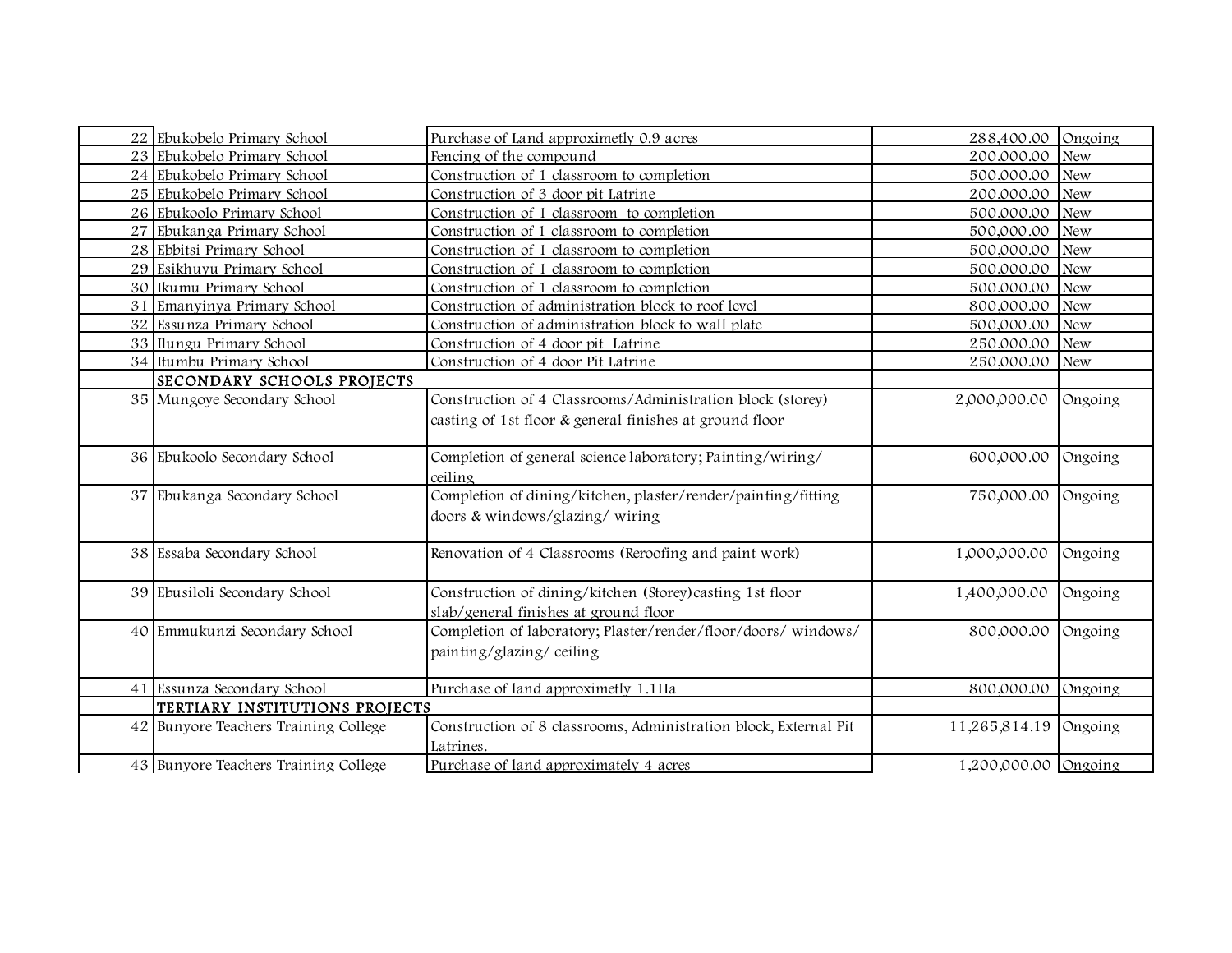| <b>SECURITY PROJECTS</b>                                           |                                                                                                                                                                                                                                          |                      |            |
|--------------------------------------------------------------------|------------------------------------------------------------------------------------------------------------------------------------------------------------------------------------------------------------------------------------------|----------------------|------------|
| 44 Emuhaya Administration Centre                                   | Construction of the sub-county offices storey                                                                                                                                                                                            | 5,000,000.00 Ongoing |            |
| 45 Emuhaya Administration Centre                                   | Completion of 6 units police houses/Armory(Wiring/fencing/                                                                                                                                                                               | 300,000.00           | Ongoing    |
| 46 Emuhaya Administration Centre                                   | fencing and installation of gate                                                                                                                                                                                                         | 200,000.00           | Ongoing    |
| 47 Embali Police Patrol Base                                       | Completion of administration block for regular police(Plastering,<br>rendering, flooring, doors glazing, painting and wiring                                                                                                             | 500,000.00           | Ongoing    |
| 47 Ebusiratsi Administration Police Camp                           | Completion of 6 Units of Administration Police staff houses<br>(Plastering, rendering, flooring, doors, glazing, painting and<br>wiring)                                                                                                 | 500,000.00           | Ongoing    |
| 48 Emanyinya Administration Police Camp                            | Completion of staff houses/Assistant Chief's Office (wiring and<br>power supply)                                                                                                                                                         | 100,000.00           | Ongoing    |
| 49 Emanyinya Administration Police Camp installation of water tank |                                                                                                                                                                                                                                          | 100,000.00           | <b>New</b> |
| 50 Emanyinya Administration Police Camp                            | construction of two door pit latrine                                                                                                                                                                                                     | 100,000.00           | <b>New</b> |
| 51 Emuhaya Divisional Police                                       | Purchase of land approximetly 0.44Ha                                                                                                                                                                                                     | 111,000.00           | Ongoing    |
| <b>SPORTS</b>                                                      |                                                                                                                                                                                                                                          |                      |            |
| 52 Constituency Sports Tournment                                   | Carry out Constituency Sports tournament and the wining team<br>to be awarded with trophies, balls and playing kits                                                                                                                      | 1,736,206.89         | ongoing    |
| STRATEGIC PLAN                                                     |                                                                                                                                                                                                                                          |                      |            |
| 53 Emuhaya NG-CDFC Strategic Plan                                  | Preparation of Strategic Plan for 2019-2022                                                                                                                                                                                              | 3,000,000.00         | <b>New</b> |
| CONSTITUENCY INNOVATION HUBS                                       |                                                                                                                                                                                                                                          |                      |            |
| 54 Constituency Innovtion Hubs                                     | Procurement of Satellite Antenna, Router, Digital Access kit and<br>digital ruggedized tablets, Wi-Fi with outdoor wireless device<br>complete with 12U cabinet complete with installation accessories<br>at 4 sites @ Kshs 1,169,256.80 | 4,677,027.20 New     |            |
| <b>EMERGENCY</b>                                                   |                                                                                                                                                                                                                                          |                      |            |
| 55 Emergency                                                       | To cater for any unforeseen occurrences in the Constituency<br>during the financial year                                                                                                                                                 | 4,568,965.52 Ongoing |            |
| <b>TOTAL</b>                                                       |                                                                                                                                                                                                                                          | 81,310,344.82        |            |
| ADMINISTRATION AND RECURRENT EXPENDITURE                           |                                                                                                                                                                                                                                          |                      |            |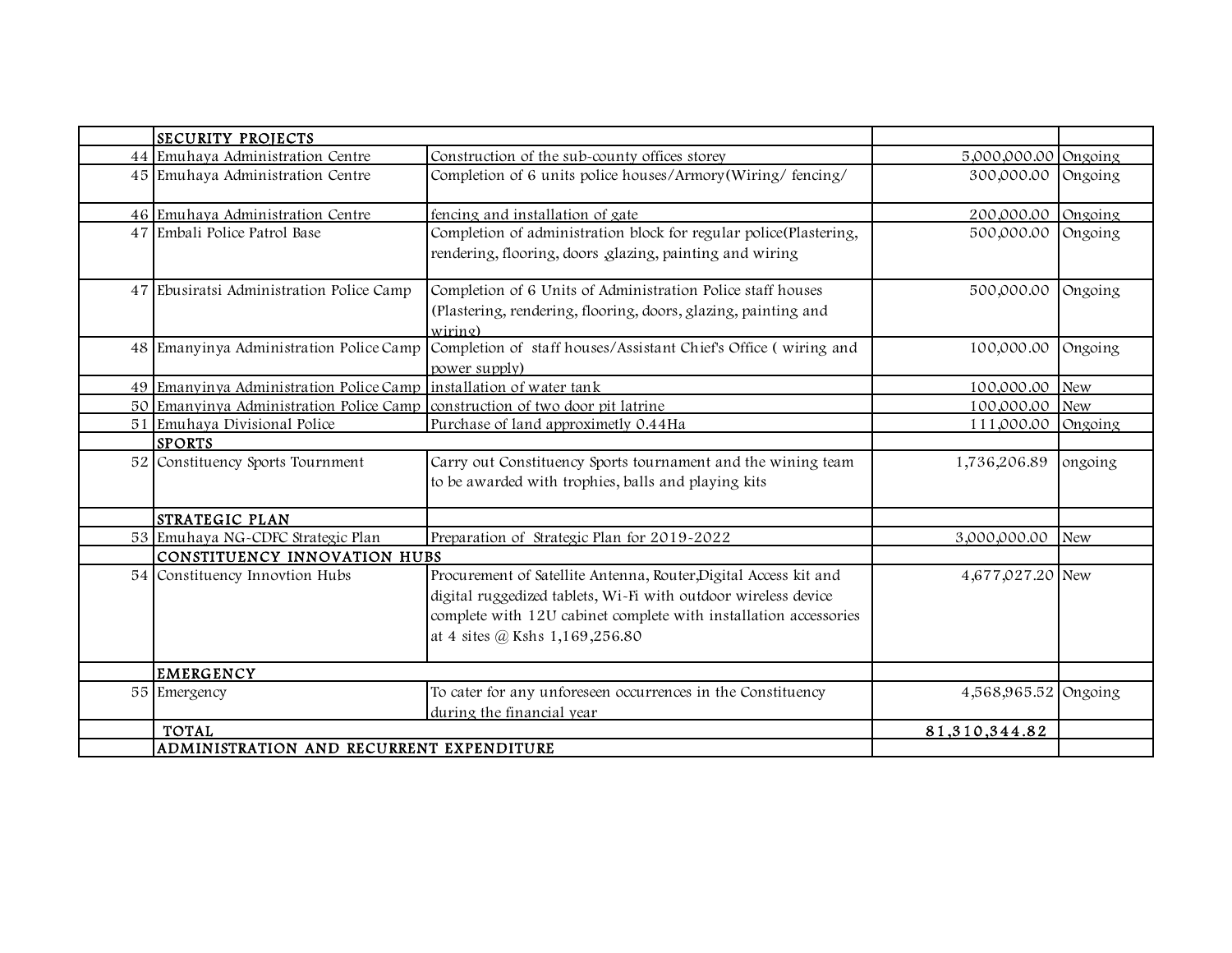|                | Administration and Recurrent                | To cater for administration and recurrent expenditure            | 1,000,000.00 Ongoing |               |
|----------------|---------------------------------------------|------------------------------------------------------------------|----------------------|---------------|
|                | Expenditure                                 |                                                                  |                      |               |
|                | <b>BURSARY</b>                              |                                                                  |                      |               |
| $\overline{2}$ | Bursary                                     | Payment of bursary to needy students in Secondary and Tertiary   | 4,500,000.00 Ongoing |               |
|                |                                             | Institutions                                                     |                      |               |
|                | <b>TOTAL</b>                                |                                                                  | 5,500,000.00         |               |
|                | TOTAL ALLOCATION                            |                                                                  | 86,810,344.82        |               |
|                |                                             | EMUHAYA CONSTITUENCY                                             |                      |               |
|                |                                             | PROJECT PROPOSAL FOR FINANCIAL YEAR 2017/2018                    |                      |               |
|                | $S/no$ PROJECT NAME                         | PROJECT ACTIVITY                                                 | <b>AMOUNT</b>        | <b>STATUS</b> |
|                | Administration and Recurrent Expenditure    |                                                                  |                      |               |
|                | Employees Salaries                          | Payment of staff salaries and gratuity                           | 381,554.25           | Ongoing       |
|                | Goods & Services                            |                                                                  | 154,572.34           | Ongoing       |
| $\overline{c}$ |                                             | Purchase of fuel, repairs and maintenance, printing, stationery, |                      |               |
|                |                                             | telephone, travel and subsistence, office tea etc                |                      |               |
|                | 3 National Social Security Fund             | Payment of NSSF deductions                                       | 25,167.80            | Ongoing       |
|                | 4 National Hospital Insurance Fund          | Payment of NHIF deductions                                       | 8,494.84             | Ongoing       |
|                | 5 Committee Expenses                        | Payment of NG-CDFC allowances                                    | 112,970.40           | Ongoing       |
|                | Monitoring, Evaluation and Capaciy Building |                                                                  |                      |               |
|                | Goods and Services                          | Purchase of fuel, repairs and maintenance, printing, stationery, | 114,469.26 Ongoing   |               |
| 6              |                                             | airtime, travel and subsistence etc                              |                      |               |
|                |                                             |                                                                  | 108,322.00 Ongoing   |               |
|                | Committee Expenses                          | Payment of Committee allowances, transport, conferences          |                      |               |
|                | NG-CDFC/PMC Capacity Building               | Undertake training of the PMCs/NG-CDFCs on NG-CDF related        | 118,587.47 Ongoing   |               |
| 8              |                                             | issues                                                           |                      |               |
|                | Emergency                                   |                                                                  |                      |               |
| 9              |                                             | To cater for any unforeseen occurrences in the Constituency      |                      |               |
|                | Emergency                                   |                                                                  | 568,965.51 Ongoing   |               |
|                |                                             | during the financial year                                        |                      |               |
|                | <b>Bursary</b>                              |                                                                  |                      |               |
|                | 10 Bursary for Secondary Schools            | Payment of bursary to needy students                             | 808,620.71           | Ongoing       |
|                | Primary Schools                             |                                                                  |                      |               |
|                | 13 Assebu Primary School                    | Purchase of Land approximetly 0.4 acres                          | 200,000.00           | <b>New</b>    |
|                | 14 Muchula Primary School                   | Construction of 3 No. classsrooms to completion.                 | 3,600,000.00         | <b>New</b>    |
|                | Secondary schools                           |                                                                  |                      |               |